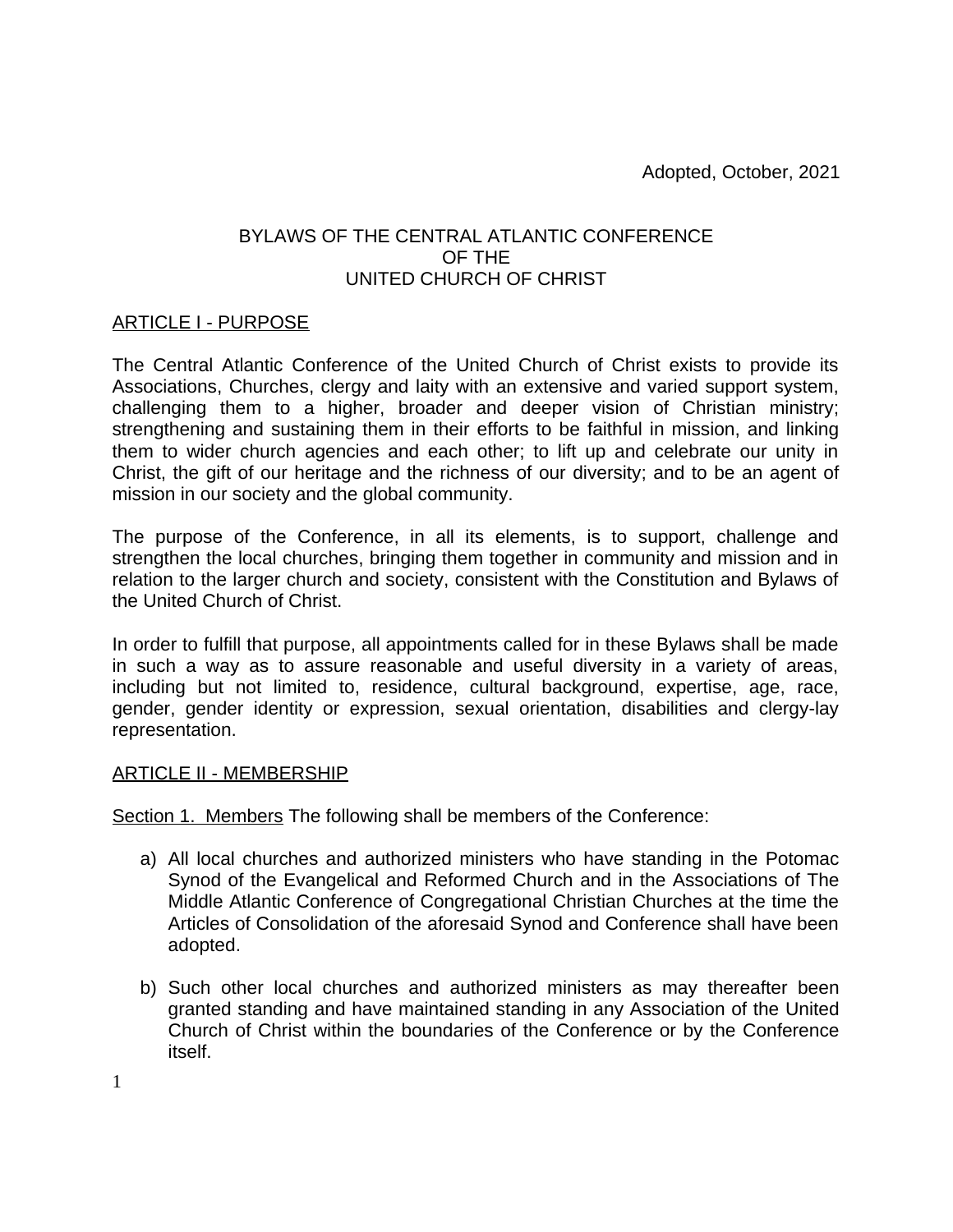c) A local church with standing in an association may have its standing

terminated by vote of the congregation according to its own bylaws, and notification to the association. A minister with standing may request termination of their standing in writing to the Association.

d) An Association may terminate the standing of a local church or a minister.

Section 2. Privileges and Responsibilities All members of this Conference are entitled to participate fully in all the privileges and responsibilities of the Conference, subject to the limitations contained in the Constitution and Bylaws of the United Church of Christ currently in force and as they may be subsequently amended.

#### Section 3. Voting Members

The following shall constitute the voting members of the Conference:

- a) Each local church shall be entitled to representation at meetings of the conference by the clergy leadership or chief lay officer designated by the local church and two lay delegates, and one additional lay delegate provided such delegate is under thirty years of age, each of whom shall be entitled to one vote.
- b) Each authorized minister who has standing as specified in Section 1 of this article shall be a voting member.
- c) Members of each Association's governing body, members of the Conference Board of Directors, and the Conference delegates to the General Synod shall each be entitled to one vote.

### ARTICLE III - MEETINGS

### Section 1. Annual Meeting

- a) Time and Method. The Annual Meeting of the Conference shall be held at such time and method as shall have been fixed by the Conference at the last preceding Annual Meeting, or in the event of the failure of such action, or in other emergencies, by the Board of Directors.
- b) Role of Board of Directors. The Board of Directors shall plan and administer the operations of the Annual Meeting. It may appoint committees as required to plan and oversee the Annual Meeting. It shall publish an accurate account of the Annual Meeting for distribution to members of the Conference.
- c) Functions. The Annual Meeting shall: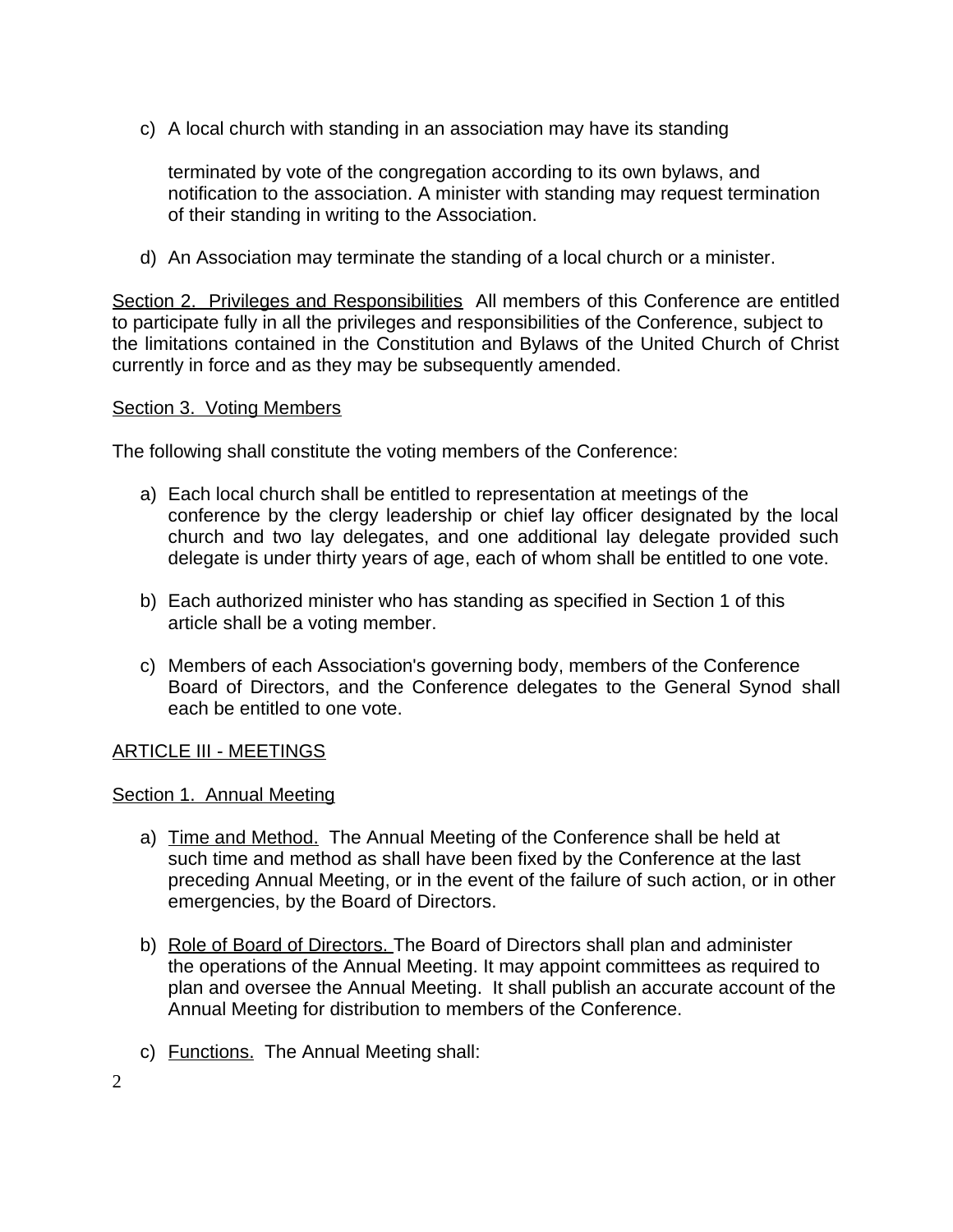- 1) Establish major goals and objectives for the Conference program for the forthcoming year in light of program recommendations from the Associations and/or the Board of Directors.
- 2) Act to continue programs on the basis of performance evaluations.
- 3) Act on proposals from local churches, from delegates, from Associations of the Conference, the Board of Directors, and from the United Church of Christ.
- 4) Elect Conference officials as specified in these Bylaws, after receipt of a report from the Nominating Committee. Additional nominations may be made from the floor, except as otherwise provided by these Bylaws.
- 5) Involve the delegates in the ongoing work of the Conference through planned opportunities for information sharing, decision-making, corporate worship, and personal fellowship.
- d) Delegates may participate in a meeting via a means of communication that enables all members to simultaneously hear each other, and such a participant shall be deemed to be present at the meeting. The delegates may vote by mail or electronic means if the number of ballots cast equals at least a quorum.

Section 2. Special Meetings Special Meetings of the Conference shall be called by the Board of Directors when it deems such meetings necessary or on petition to it of at least ten percent of the local churches composing the Conference. Only such business as shall be stated in the call of the meeting and set forth in the notice thereof may be transacted at such meeting.

Section 3. Notice of Meetings Notice of the time and method of the Annual Meeting of the Conference and notices of Special Meetings stating the time, method, and purpose of such Special Meeting shall be sent under the direction of the President to each member of the Conference at least thirty days prior to the date of such meeting.

## Section 4. Quorum and Procedures

- a) Quorum The quorum will be defined as the lesser of either a minimum of 25% of the eligible voting delegates, or a total of 100 eligible voting delegates.
	- 1) At least 40% of the quorum shall be clergy and at least 40% of the quorum shall be lay people.
	- 2) The quorum shall be determined immediately prior to the convening of the first plenary session at the Annual Meeting.
- b) Parliamentary Authority The most recent edition of Robert's Rules of Order shall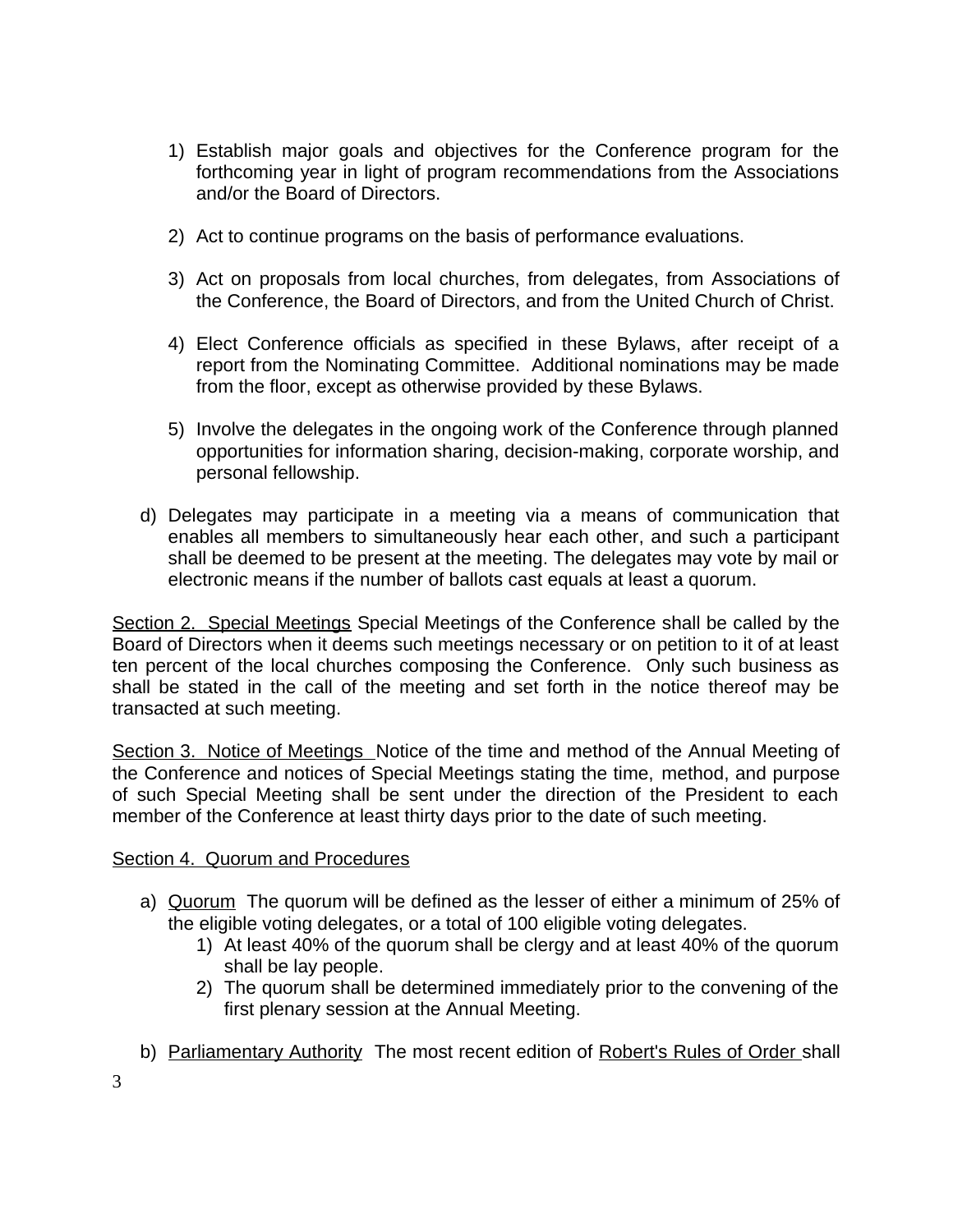govern all questions of order except as set forth in these Bylaws or in the standing rules adopted at the Annual Meeting.

### Section 5. Resolutions

- a) Definition A resolution is a statement of concern with recommendation for action, approved by the Conference and directed primarily to local churches and the public; also a formal proposal or request by the Conference to the General Synod.
- b) Initiation Any local church which is a member of the Conference, any group of ten or more members of one or more such local churches, any Association within the Conference, or the Board of Directors may propose a resolution to be acted upon at a meeting of the Conference. Each proposal shall be accompanied by the name and address of the sponsor and the name and address of one or more advocates who could defend the proposal before appropriate committees or task forces of the Conference, the Board of Directors, or the assembled Conference in session. For the purposes of this section, the term "local church" shall be construed to mean the congregation or any person or organized body authorized by that congregation to act in its behalf.
- c) Receipt Each proposal shall be forwarded in time to reach the Conference Minister at least sixty days before the date of the meeting at which the action is to be taken. Upon receipt, each proposal shall be carefully reviewed by the Conference Minister to avoid duplication and to assure that each proposal is factually correct and in proper form. Any proposal not received at least 60 days before the date of the meeting may be received for consideration upon the affirmative vote of two-thirds of the voting members present and voting.
- d) For Associations Only The two-thirds rule is waived for any proposal approved at a meeting of an Association and received at the Conference office at least thirty days prior to the Conference meeting.
- e) Distribution A copy of each proposal received by the Conference Minister as indicated above, revised as necessary, shall be distributed with the call of the meeting. Any proposals received after the deadline date must be received in sufficient copies for further distribution to the committee, task force, or person having cognizance of the subject matter, and to any other person or group suggested by the sponsor and shall be distributed by mail if at all feasible, or shall be distributed at the meeting.
- f) Adoption Resolutions shall be adopted upon the affirmative vote of a majority of the voting members present and voting.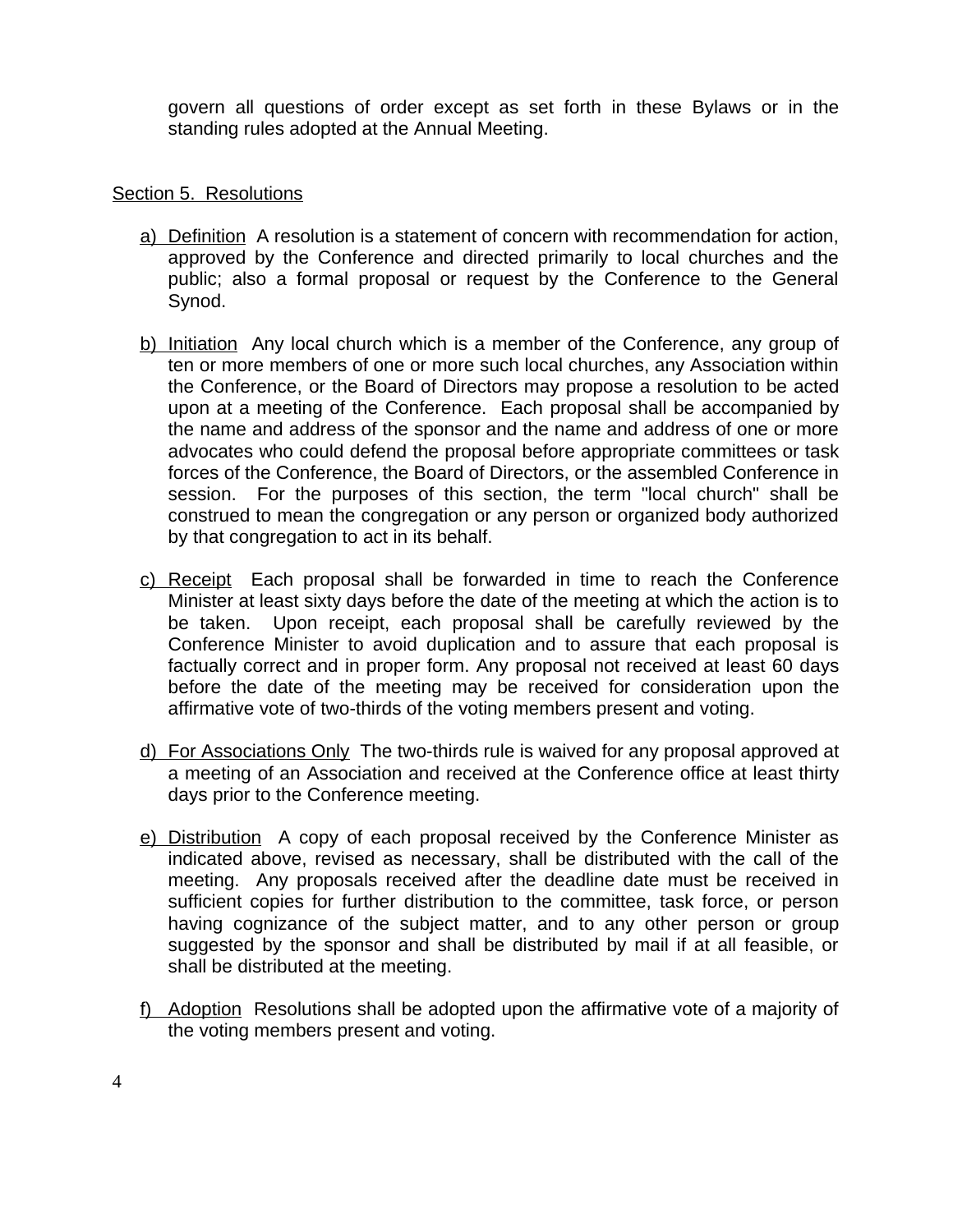g) Dissemination Those proposals that are adopted shall be distributed to the local churches and ministerial members for study and action. Adopted proposals may be distributed to public or other officials and/or to the news media for dissemination.

Section 6. Actions Affecting Conference Finances Any proposal that affects the Conference finances, or staff time, to the extent of an amount equal to one per cent or more of the proposed budget, either as a Budget item or outside the Budget, shall be brought to the attention of the Board of Directors for review and recommendation prior to action at the meeting where such action is required. (see Article III Section 5-c)

Section 7. Open Meetings The policy of the Conference shall be that all meetings of the Conference, the Board of Directors, and its bodies shall be open to the public. Exceptions may be made when confidential matters such as matters regarding personnel, ministerial standing and/or possible legal action or legal advice will be considered.

## ARTICLE IV - OFFICERS

Section 1. Officers The officers of the Conference shall be a President, Vice-President, Moderator, Associate Moderator, Secretary, Treasurer, Assistant Treasurer and the Conference Minister

Section 2. President and Vice-President The President and the Vice-President of the Board of Directors shall be, respectively, the President and Vice-President of the Conference. They shall normally serve one-year terms, with the expectation that they will serve two consecutive terms to provide continuity.

- a) The President shall sign and execute in the name of the Conference all deeds, mortgages, bonds, contracts, or other instruments as are authorized by the Board of Directors to be signed on behalf of the Conference and may delegate to the Conference Minister or some other Officer this function in their absence.
- b) The Vice-President shall perform the duties of the President in the absence of, or at the request of, the President. Should a vacancy occur in the office of President, the Vice-President shall assume the duties of the President until such time as a President has been chosen for a full term or has been appointed by the Board of Directors

Section 3. Election The Conference shall elect at its Annual Meeting for a term of one year the President and Vice-President of the Conference; the Moderator and Associate Moderator. The Conference shall elect at its Annual Meeting: in even numbered years, a Treasurer for a term of two years; and in odd numbered years, a Secretary**,** and an Assistant Treasurer for terms of two years.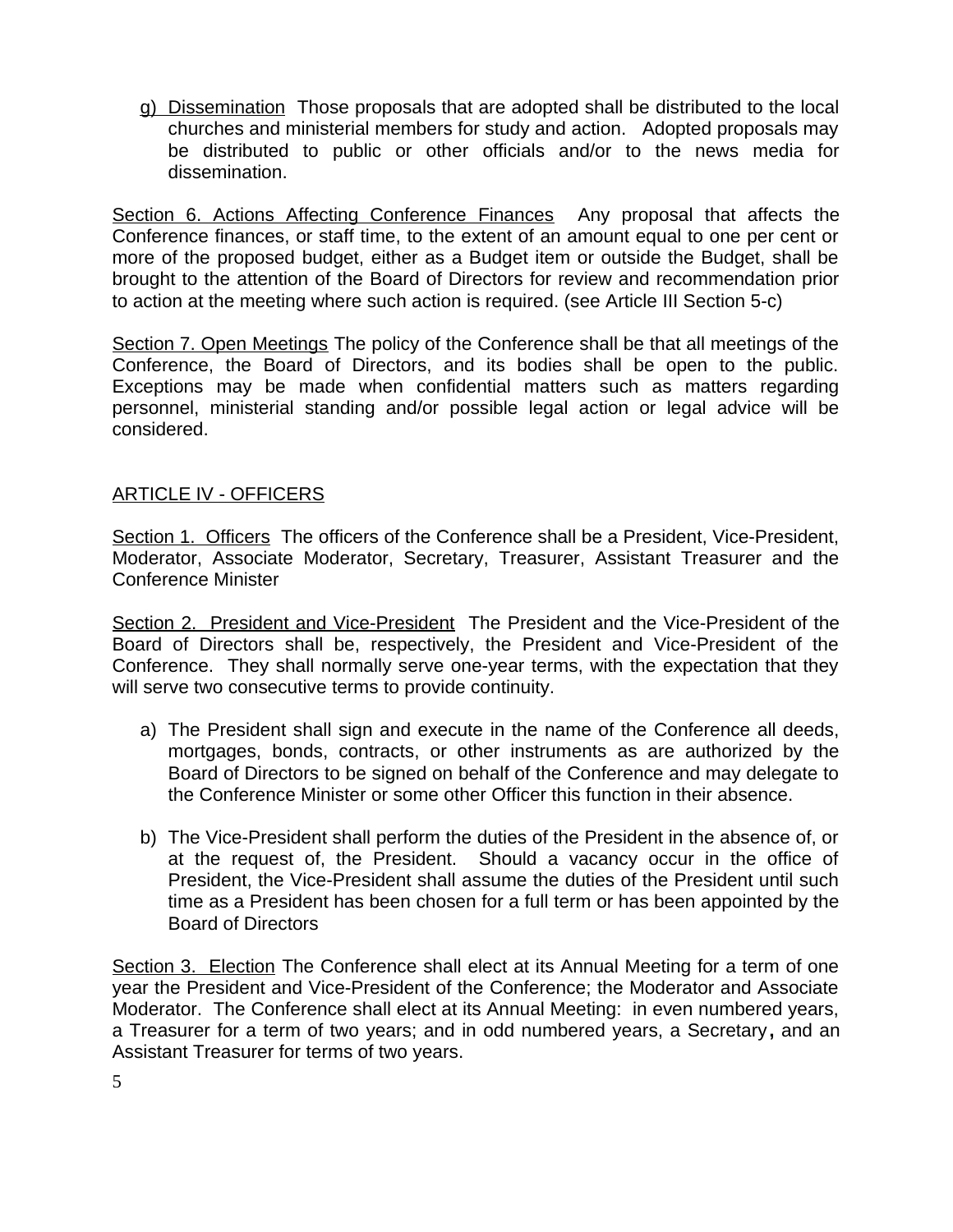Section 4. Term of Office Officers elected by the Conference shall begin their terms immediately following the close of the meeting at which they are elected or appointed. All officers shall serve until their successors have been elected. With the exception of the Moderator, Associate Moderator and Conference Minister (who is not elected), officers shall be eligible to serve two full consecutive elected terms. On completion of the second full term, such officers shall be ineligible for election to the same office for a period of one year.

Section 5. Moderator The Moderator shall preside at all meetings of the Conference; shall appoint all committees which function only during meetings of the Conference; and shall decide questions of order.

Section 6. Associate Moderator The Associate Moderator shall perform the duties of the Moderator at the request of, or in the absence of, the Moderator.

Section 7. Secretary The Secretary shall keep an accurate record of the proceedings of the Conference meetings and shall serve also as Secretary of the Board of Directors.

Section 8. Treasurer The Treasurer shall oversee the receipt and proper disbursement of all funds and other assets, including Our Church's Wider Mission and other benevolence contributions. The Treasurer shall regularly review financial reports and present such reports to the Board of Directors. The Treasurer shall report on the financial operations and make recommendations at each meeting of the Board .

Section 9. Assistant Treasurer The Assistant Treasurer shall perform the duties of the Treasurer at the request of, or in the absence of, the Treasurer.

## ARTICLE V - BOARD OF DIRECTORS

Section 1. Composition The Board of Directors shall consist of the President, Vice-President, Moderator, Associate Moderator, Secretary, Treasurer, Assistant Treasurer and members elected as hereinafter provided. The Conference Minister and Associate Conference Ministers and chairs or duly appointed representatives of Board-appointed committees shall be ex officio members of the Board of Directors with voice but not vote.

Section 2. Election Each Association within the Conference shall be entitled at each Annual Meeting to certify to the Conference Nominating Committee the name of one member of one of the local churches which have standing in such Association for nomination as a member of the Board of Directors, and the name of this person shall be placed in nomination by the Nominating Committee to be elected to the Board of Directors by the Conference for a term of three years; if such nominees shall have been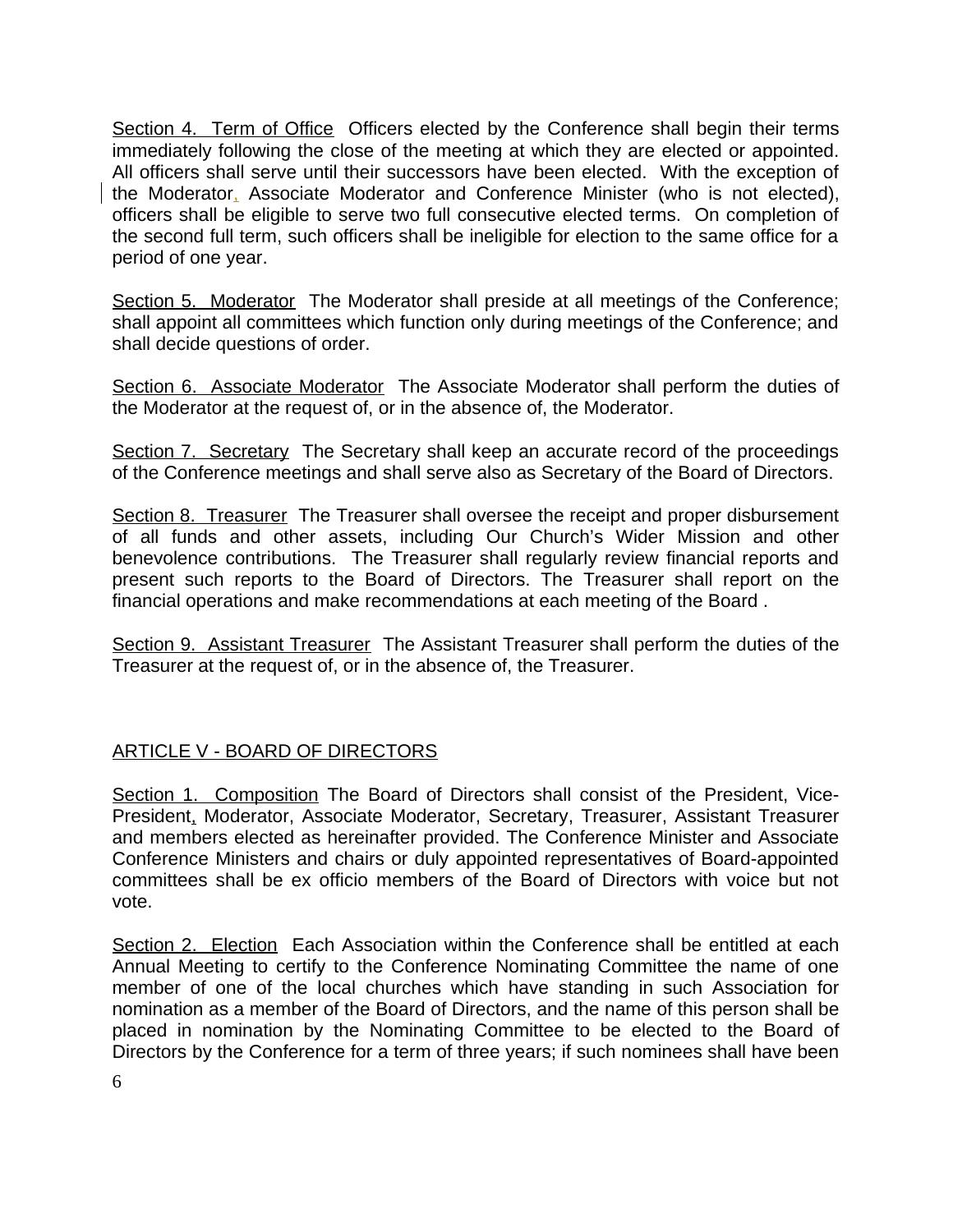nominated by election at a regular meeting of their Associations, then no additional nominations shall be accepted.

- a) The Nominating Committee also shall present at each Annual Meeting names of members of local churches that have standing in the Associations, two of which are to be elected at each Annual Meeting as members at large of the Board of Directors for a term of three years.
- b) Members of the Board of Directors, who are not Officers, may be re-elected once and shall take office at the close of the meeting at which they are elected.
- c) A non-Officer member of the Board of Directors shall be eligible for election to two consecutive three-year terms, in addition to whatever portion of an unexpired term the member may fill.
- d) A member of the Board who misses two consecutive meetings of the Board without notifying the Board President in advance may be disqualified from serving as a director, and that director's Association or the Nominating Committee (whichever is appropriate) shall name a substitute member of the Board to serve the unexpired term of the disqualified director.
- e) Members of the Board of Directors may participate in a meeting via a means of communication that enables all members to simultaneously hear each other, and such a participant shall be deemed to be present at the meeting.
- f) Members may vote by mail or electronic means if the number of ballots cast equals at least a quorum.

Section 3. Organization Members of the Board of Directors shall take office at the close of the meeting at which they are elected, or upon appointment if appointed to fill a vacancy. Immediately following the Annual Meeting of the Conference, the Board of Directors shall meet and organize itself and assign responsibilities to the individual Directors.

Section 4. Meetings The Board of Directors shall meet as required. A majority of the directors shall constitute a quorum. At the President's direction, at least seven days' notice of each meeting of the Board of Directors shall be provided to each Board member and the proposed agenda will be sent in advance of the board meeting.

Section 5. Duties All actions, except as otherwise may be provided in these Bylaws, shall require the affirmative vote of a majority of the Board present and voting at the meeting. The Board of Directors is responsible for the oversight and management of the Conference and shall:

a) Set policy, plan for the future, and evaluate present work and functioning of the Conference with staff advice. The Board shall take into account the needs and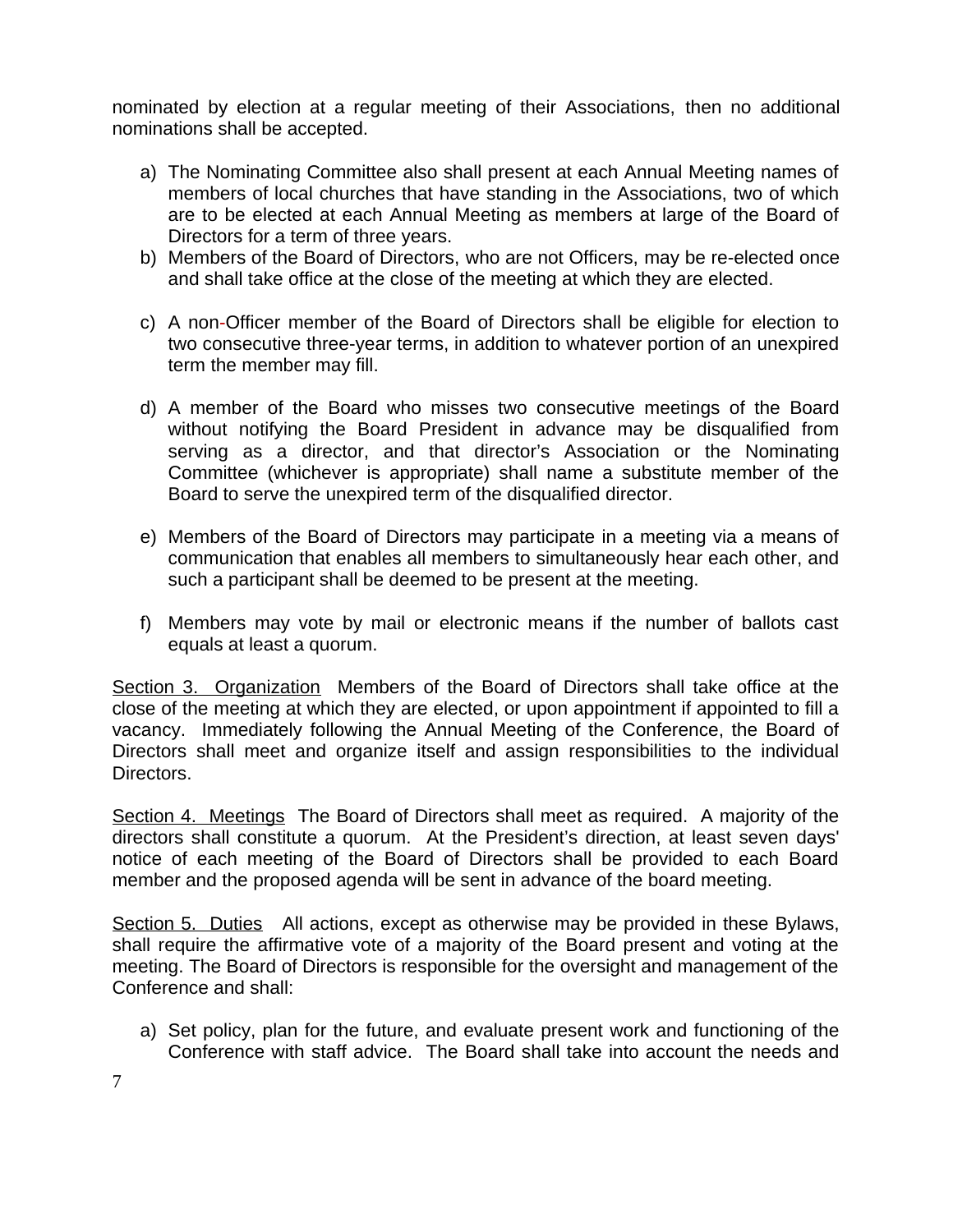concerns of local churches and Associations, decisions of Annual Meeting, priorities and resolutions adopted by General Synod, and other events in order to say which matters the Conference can and should address effectively.

- b) Coordinate the implementation of Conference-wide programs in the Associations.
- c) Be responsible for the strategic planning, budgeting, and evaluation of the use of Conference resources.
- d) Determine Human Resources policy for the Conference Minister, Associate Conference Ministers, and all other persons employed by the Conference.
- e) Be responsible for carrying out the constitutional and legal requirements of these Bylaws and the Articles of Consolidation.

Section 6. Vacancies In the case of a vacancy in the office of President of the Board of Directors, the Vice-President shall assume the duties of the President until the Conference at Annual Meeting elects a President for a full term or until the Board of Directors appoints a new President. Unless otherwise provided herein, the Board of Directors shall fill all vacancies in office or in the membership of the Board until the next Annual Meeting of the Conference at which time the Conference shall elect a person to fill the unexpired portion of the term. In filling the unexpired term of a Board member who has been certified by an Association, the Board shall fill the vacancy with a person nominated by the appropriate Association Council or Board.

### Section 7. Executive Committee

- a) The following members of the Board of Directors shall constitute the Executive Committee: President, Vice President, Secretary, Treasurer, Assistant Treasurer, the Conference Minister and the Board Members who serve as chairs of the Board of Directors' Working Groups.
- b) Meetings of the Executive Committee may be called as needed to carry out the business of the Conference between the regular meetings of the Board of Directors. These meetings may be called upon the request of three (3) members of the Executive Committee, the President, or the Conference Minister. A quorum shall consist of a majority (excluding any vacancies) of the Executive Committee.
- c) The Executive Committee shall be subject to the direction of the Board of Directors, and none of its actions shall conflict with actions of the Board of Directors. All actions of the Executive Committee shall be reported in a timely manner to each member of the Board of Directors.
- d) Executive Committee members may participate in a meeting via a means of communication that enables all members to simultaneously hear each other, and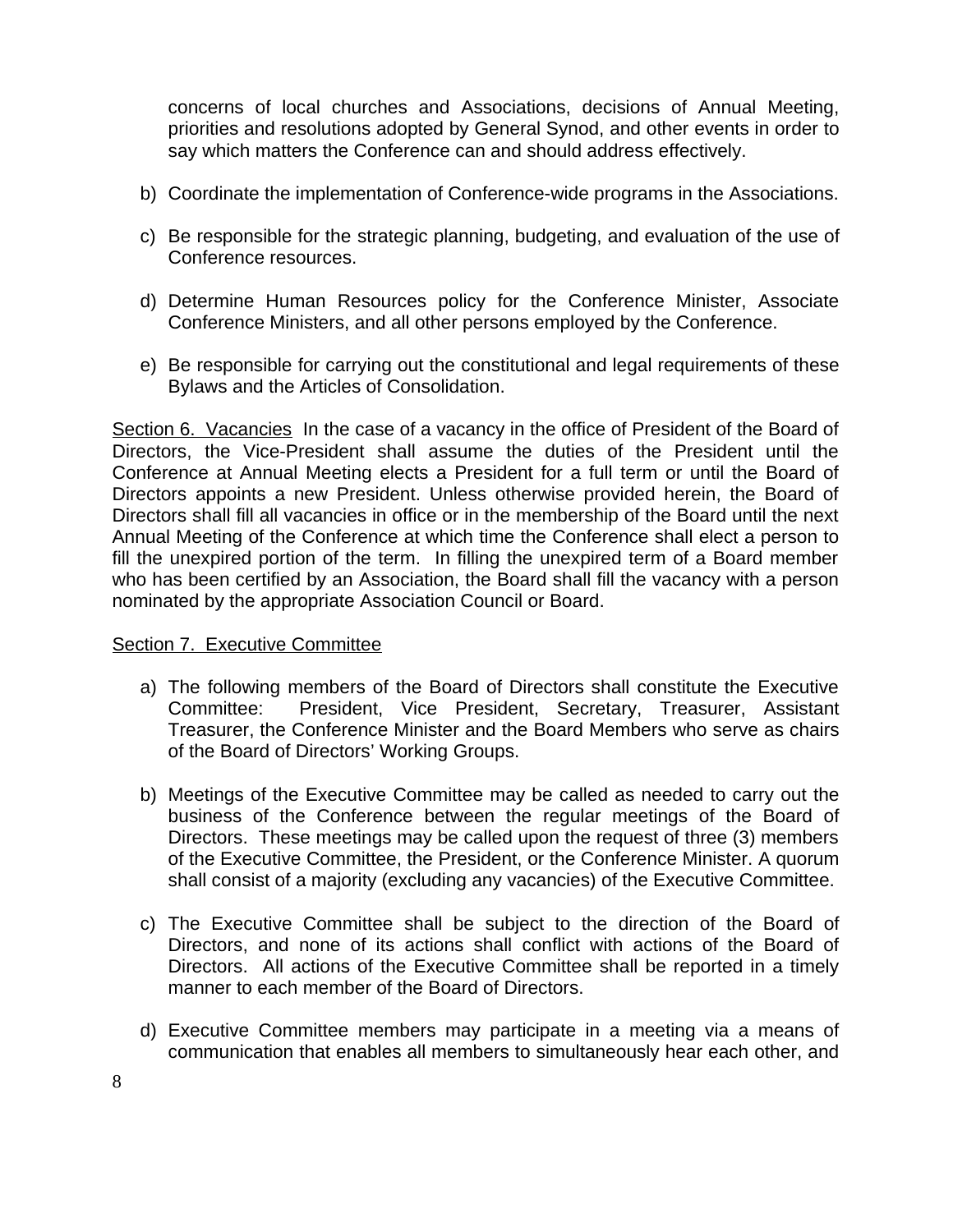such a participant shall be deemed to be present at the meeting. The Committee may vote by mail or electronic means if the number of ballots cast equals at least a quorum.

## Section 8. Nominating Committee.

- a) The Nominating Committee shall be composed of the Vice-President of the Board of Directors, as chair, and one member of each Association, appointed or elected by such Association for a term of two years. Each member shall be a member of a local church that has standing in an Association.
- b) The Nominating Committee shall be responsible for receiving, certifying, and placing in nomination the names of those individuals designated by their respective Associations as nominees to the Board of Directors for election by the Annual Meeting of the Conference in accordance with these Bylaws.
- c) The Nominating Committee shall nominate and present to each Annual Meeting the names of individuals who are to be elected at the Annual Meeting of the CAC as members -at-large of the Board of Directors for a term of three years, two of which are to be elected at each Annual Meeting of the CAC. Each nominee shall be a member of a local church that has standing in an Association.
- d) The Nominating Committee shall nominate and present to each Annual Meeting the names of individuals for election by the Annual Meeting to serve as officers of the Conference. Each nominee shall be a member of a local church that has standing in an Association.
- e) The Nominating Committee shall offer names of individuals to the Board of Directors for appointment to complete unfulfilled terms of officers and membersat-large. Each shall be a member of a local church that has standing in an Association.
- f) The Nominating Committee shall collaborate with the Conference Minister in preparing the names of individuals for nomination to the Boards and Committees of the National Bodies of the United Church of Christ in accordance with the By-Laws of the United Church of Christ and report such nominations to the Board of Directors.

Section 9. Functional Organization. The Board of Directors shall organize itself into one or more Working Groups for the purpose of conducting Board business. The chair of each Working Group must be a member of the Board of Directors. In addition, the Board of Directors may appoint other individuals or groups, not necessarily from the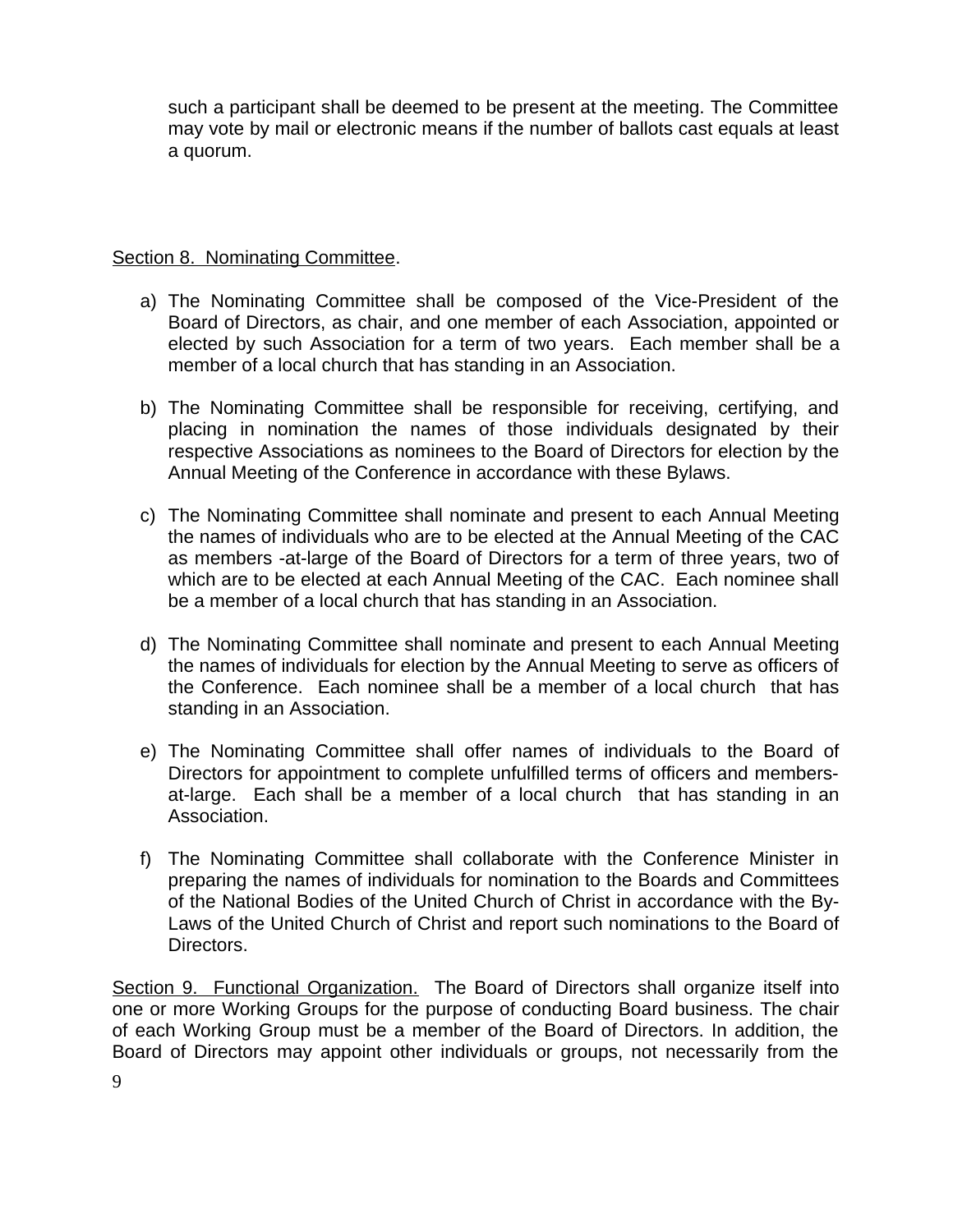Board of Directors, as needed to implement the programs and promote the mission of the Conference as follows:

- a) Standing Committees to be responsible for continuing functions of the Conference.
- b) A Task Force or an individual to be responsible for a particular task for a specified period of time not to exceed three (3) years, such task defined so as to include necessary financial and staff resources. The mandate of a Task Force may be renewed.
- c) Individuals to be Conference representatives to external organizations.
- d) All such appointed committees, task forces or individuals shall be accountable to the Board of Directors through a specified Working Group.

### ARTICLE VI - THE CONFERENCE MINISTRY

### Section 1. The Conference Minister

- a) Call
	- 1) The Conference shall call a Conference Minister.
	- 2) The Board of Directors shall serve as a nominating committee, and the procedures in the current Bylaws of the United Church of Christ for "Calling a Pastor" shall be used in the selection process. When a vacancy or potential vacancy exists, the Board of Directors shall appoint a broadly based search committee to aid in this effort.
- b) **Functions** With respect to the Conference itself, the Conference Minister shall:
	- 1) be the spiritual leader and the chief executive of the Conference;
	- 2) be responsible to the Conference and the Board of Directors, and make regular reports to them;
	- 3) provide prophetic leadership relating the Gospel to the issues of society and the conditions of people;
	- 4) coordinate the program adopted by the Conference or the Board of Directors, encouraging adequate emphasis on each facet of the program, and seeking to avoid duplication of work and conflicting priorities
	- 5) be a pastor to the churches and pastors of the Conference along with the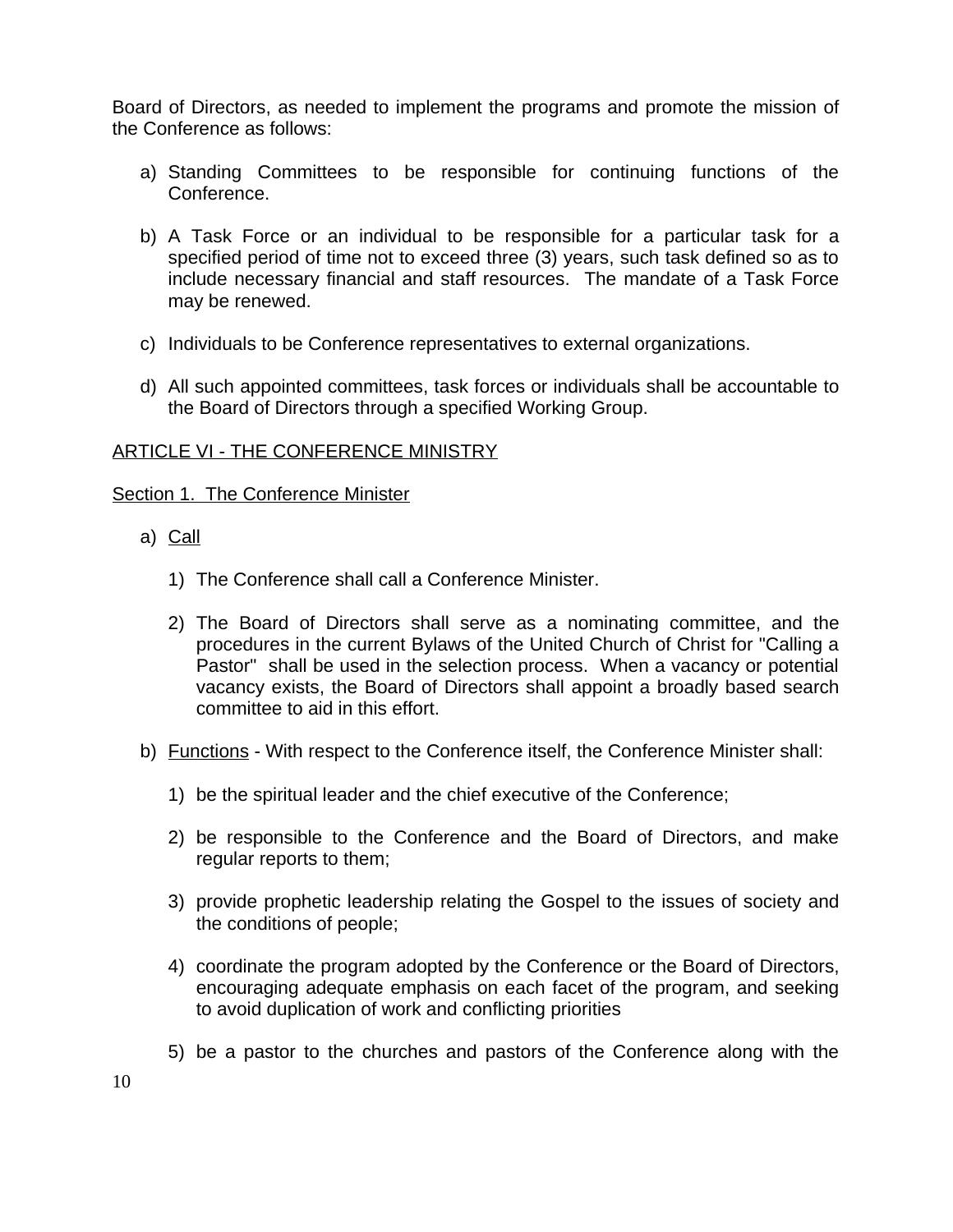Associate Conference Ministers;

- 6) maintain the official records of the Conference; and
- 7) be accountable for the implementation of policies involving Conference financial matters, including provisions for assuring adequate oversight of such financial matters.
- c) With respect to the United Church of Christ, the Conference Minister shall:
	- 1) be the liaison between the Conference and the General Synod, the officers, and the instrumentalities of the United Church of Christ, transmitting their programs to the appropriate elements of the Conference in order that the local churches may be better informed and bound together in service;
	- 2) forward recommendations of the local churches and other elements of the Conference to the proper instrumentalities or other organizations of the United Church of Christ;
	- 3) certify the elected delegates to the General Synod; and
	- 4) perform the responsibilities of a Conference Minister as stated in the Constitution and Bylaws of the United Church of Christ.
- d) With respect to other denominations, religious groups and ecumenical organizations, the Conference Minister shall serve as the principal intermediary for the Conference with the ecumenical agencies functioning within the borders of the Conference; and see that proper and effective representation of them is made to the local churches.
- e) Incapacitation.
	- 1) In the event that the Conference Minister is temporarily unable to perform their duties as Conference Minister, the Board of Directors shall be responsible for appointing leadership as required.
- f) Separation.
	- 1) Should the Conference Minister desire to resign the office, at least ninety days notice shall be given to the Conference Board of Directors.
	- 2) Upon the recommendation of the Board of Directors, the Conference may remove the Conference Minister from their office in a regular or special called meeting.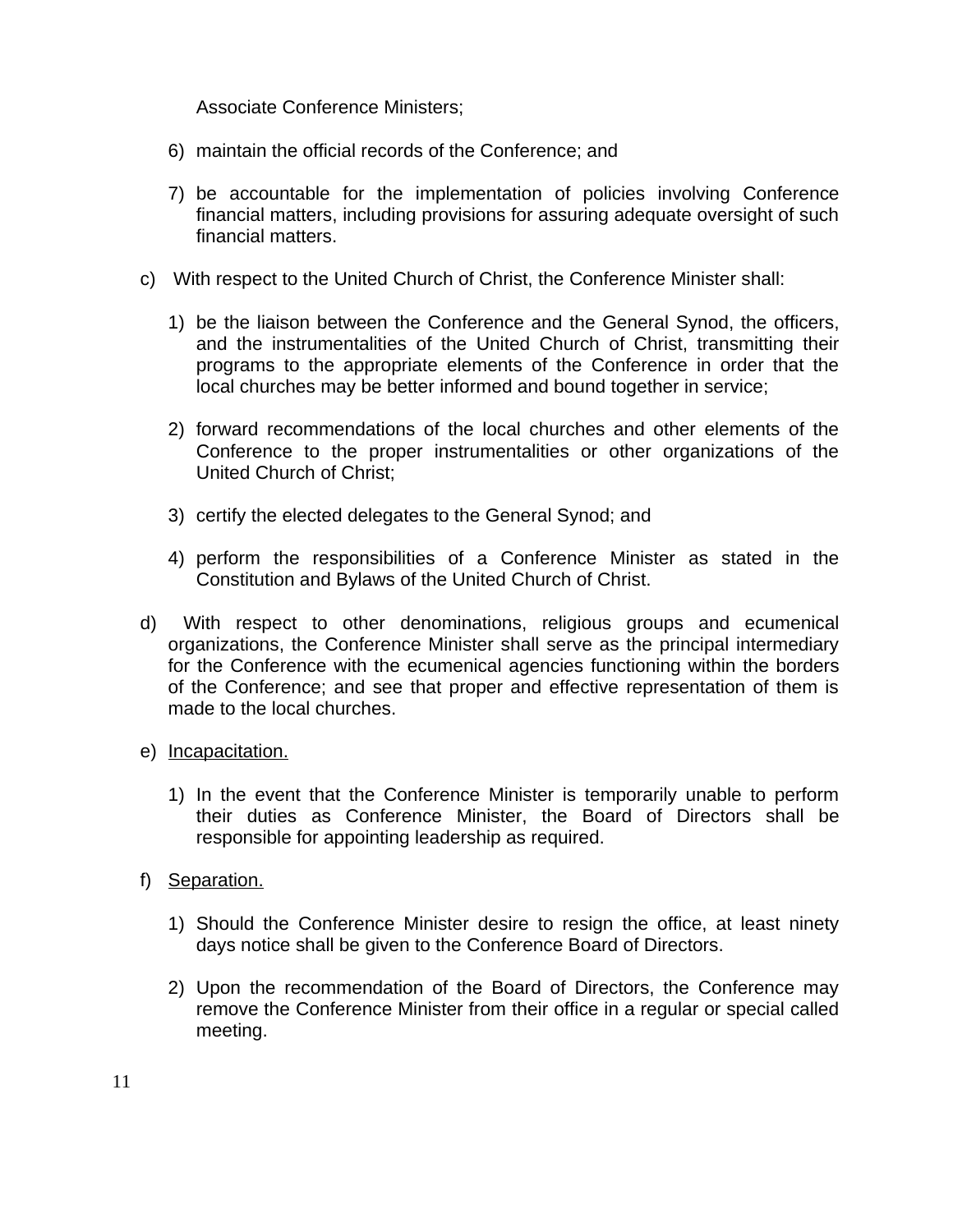- 3) The notice of such meeting shall include the proposed action and the proposed effective date for the termination.
- 4) Removal shall be by a two-thirds vote of the members present and entitled to vote at the meeting.
- 5) Should a vacancy occur in the position of Conference Minister through resignation, retirement, removal, or other cause, the Board of Directors shall be responsible for appointing such leadership as may be required to sustain the operations of the Conference.

Section 2. Associate Conference Ministers.

- a) Call
	- 1. When a vacancy or potential vacancy exists for an Associate Conference Minister, the Board of Directors shall appoint a search committee, which will utilize the search and call policies and procedures of the United Church of Christ.
	- 2. The search committee shall be convened by the Conference Minister and shall support the Conference Minister in the search process.
	- 3. If an Associate Conference Minister is to serve a particular Association, at least one-third of the search committee members shall be selected from that Association.
	- 4. Upon completion of the search process, the Conference Minister, in consultation with the search committee, shall recommend their selection of the Associate Conference Minister to the Board of Directors for a vote on final approval.
- b) Functions
	- 1. Upon the call of an Associate Conference Minister, and periodically thereafter, the Conference Minister and the Associate who has been called shall together develop a work plan with consideration of the Association's goals and needs, including the details and functions of the position, for presentation to and affirmation by the Working Group of the Board of Directors delegated with Human Resources responsibilities.
	- 2. Ongoing evaluation and review of work responsibilities will be undertaken according to Conference Human Resources policies.
- c) Separation.

12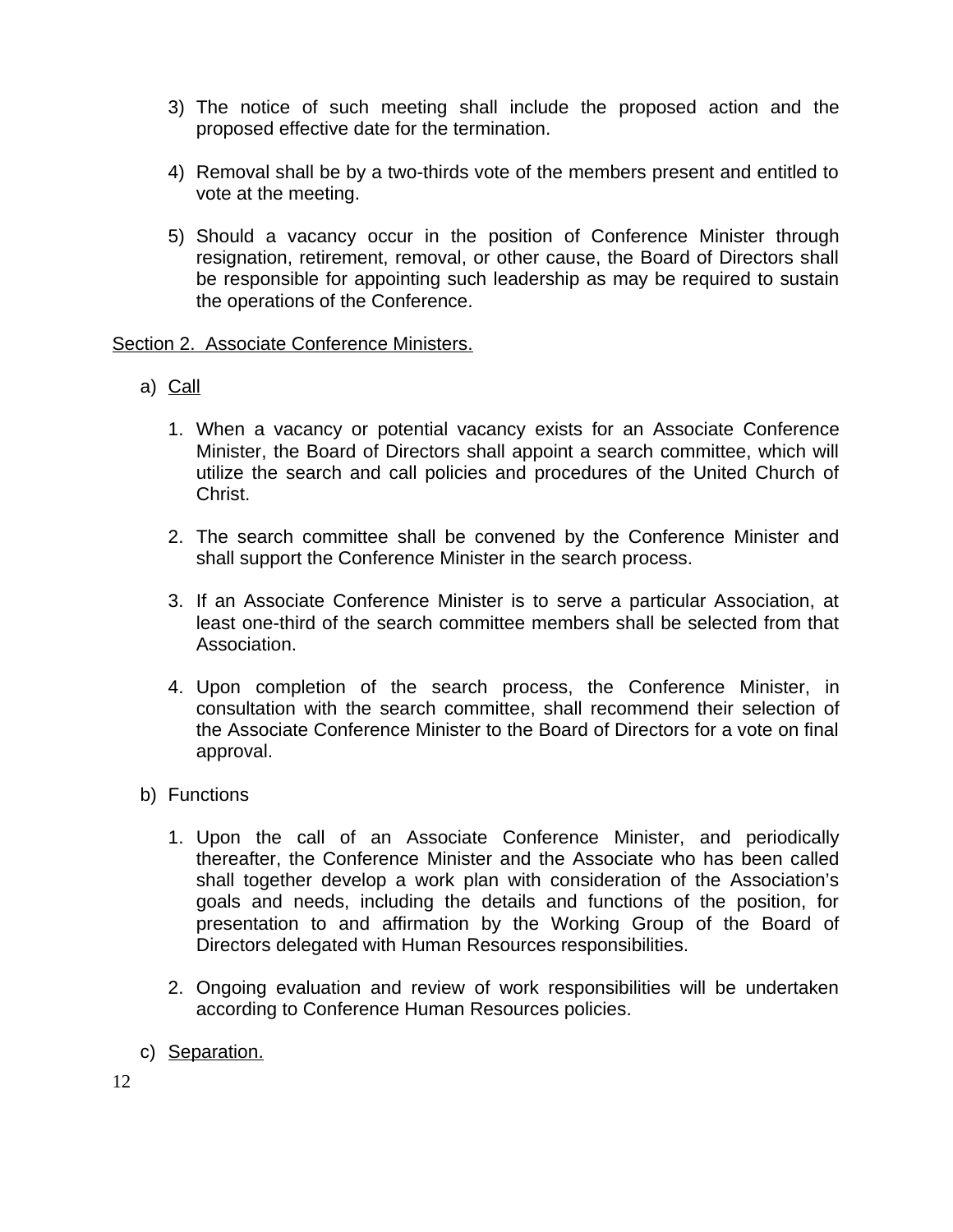- 1. Should an Associate Conference Minister desire to resign or retire, at least 90 days notice shall be given to the Conference Minister.
- 2. An Associate Conference Minister may be removed by a two-thirds vote of the Board of Directors. Such action shall be taken upon the recommendation of the Working Group of the Board of Directors delegated with Human Resources responsibilities and the Conference Minister.
- 3. The Conference's Personnel Policies and Procedures shall be followed in this process. If there is an inconsistency between these By-laws and any Conference policy, the By-laws will take precedence.
- 4. Should a vacancy in the position of Associate Conference Minister occur, the Conference Minister shall ensure that the duties of the Associate Conference Minister are performed.
- d) Incapacitation: In the event that an Associate Conference Minister is temporarily unable to perform their duties, the Conference Minister shall be responsible for appointing leadership as required

### Section 3. Other Professional Staff.

- a) The Conference Minister may hire personnel as needed for special ministries or specific projects.
- b) Such action will be taken in consultation with the working group responsible for Human Resources policies and other Board members, as appropriate

## ARTICLE VII - FINANCE

Section 1. Stewardship The Conference, in seeking financial participation by the local churches and by individuals, shall adhere to the policy of the United Church of Christ.

Section 2. Fiscal Year The fiscal year shall be the calendar year.

### Section 3. Budget

- a) System: The Conference shall operate under a budget system that provides for estimated programmed expenditures not to exceed the total realistically anticipated financial resources.
- b) Preparation: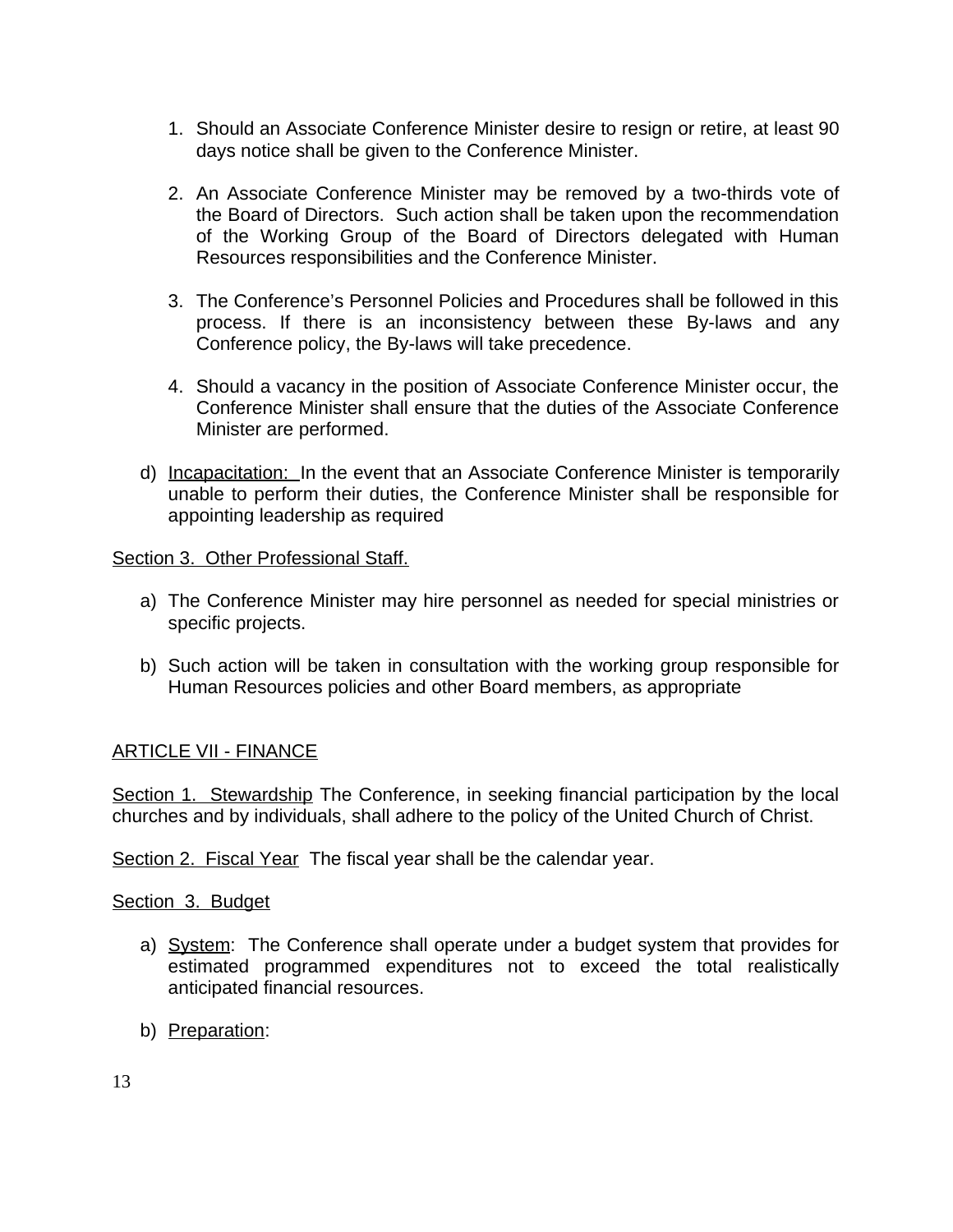- 1. The Conference Minister shall prepare the budget with the consultation and approval of the Finance Working Group and the Board of Directors, for the total operation of the Conference for the calendar year following the Annual Meeting.
- 2. This proposed budget shall be recommended to the Annual Meeting for approval.
- c) Adjustment
	- 1. The Board of Directors is authorized to adjust the budget subsequent to its approval at the Annual Meeting as deemed advisable to meet changing conditions. All such changes shall be reported to the Conference at the next Annual Meeting.
- d) Our Church's Wider Mission (OCWM). The Conference in business session shall determine the percentage of OCWM receipts shared with the national and global ministries of the United Church of Christ.
	- 1. The percentage of OCWM receipts shared with the national and global ministries may be adjusted only by vote of the Conference.

Section 5. Audit The Board of Directors shall provide for an audit of the Conference financial books and records for each fiscal year.

## ARTICLE VIII - THE ASSOCIATIONS

Section 1. Composition and Function An Association is that body within the Conference that is composed of all local churches in a geographical area and all ordained ministers who have standing in that Association. It determines, confers, and certifies to the standing of the local churches of the United Church of Christ within its area. It determines, confers, and certifies to ordination and ministerial standing in the United Church of Christ.

Section 2. Associational Areas Associational areas within the Conference shall be as follows:

- a) The Shenandoah Association-- that portion of Virginia and West Virginia within the Conference area and not in the area of any other Association.
- b) The Catoctin Association—that portion of Maryland, Virginia, Pennsylvania, and West Virginia within the Conference area and not in the area of any other Association.
- c) The Chesapeake Association—that portion of Maryland and Delaware within the